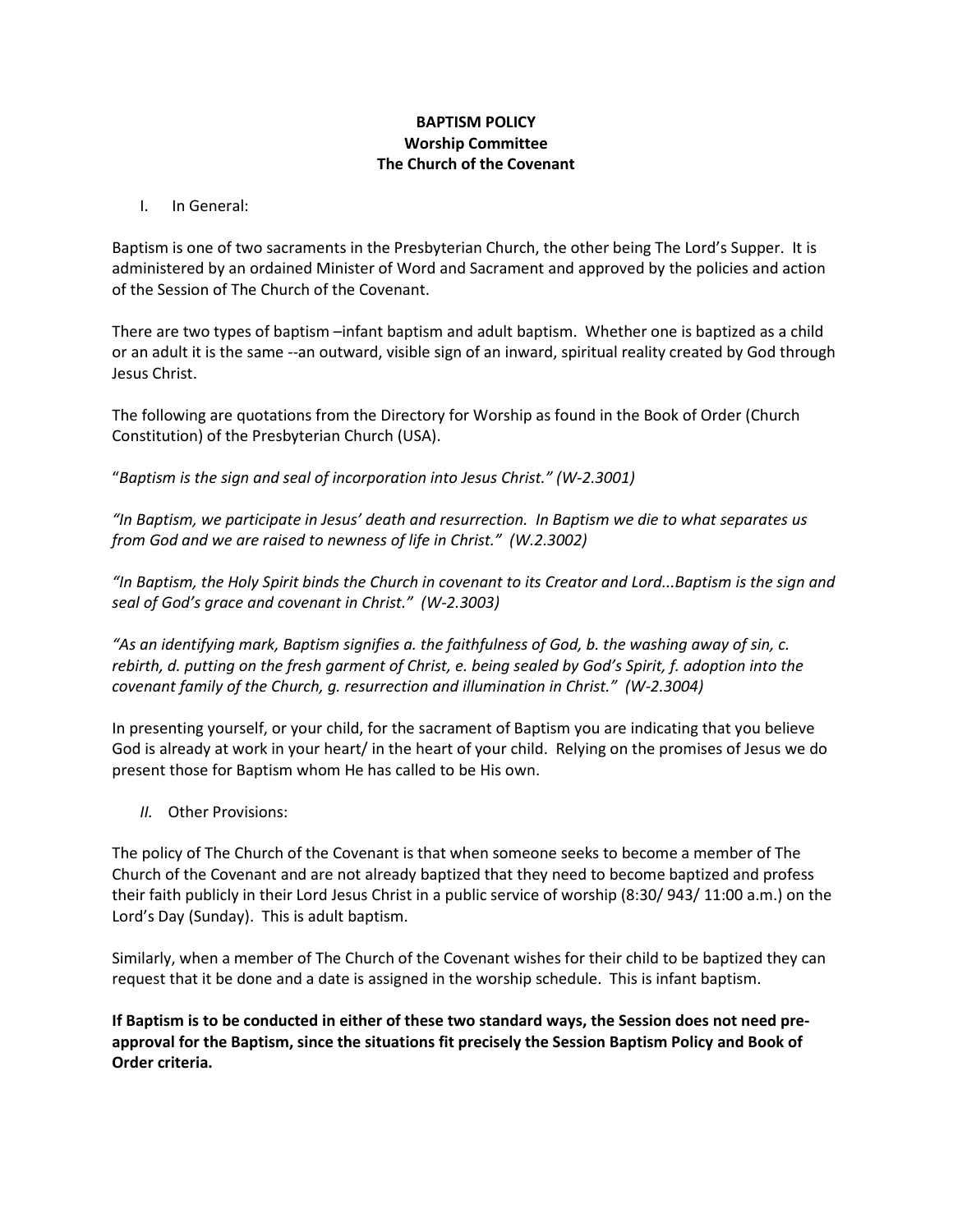There is no barrier of race, gender, status or age that can prohibit baptism. There is no barrier of nationality, history, or practice that can prohibit baptism. (W-2.3005)

Baptism is received only once. (W-2.3007) We will not "rebaptize" someone.

The Presbyterian Church (USA) recognizes all Baptisms with water in the name of the Father, Son and Holy Spirit administered by other Christian churches. (W-2.3010) Someone need not be "rebaptized" as a Presbyterian; we accept the baptisms of other denominations as being valid.

III. Exceptions:

Ordinarily, someone is baptized in a public service of worship on Sunday mornings; this encourages others also to come forward, express their faith and be baptized. It is a public act of worship including a public profession of faith. An exception can be granted and a small worship service conducted in the Rusch Chapel, that includes session members, other invited persons, includes the preaching of the Word, and the administration of the sacrament by a Minister of Word and Sacrament.

Ordinarily, Baptisms are conducted by the Ministers of The Church of the Covenant. An exception can be granted and a guest minister, at the invitation of the Pastor, and with the approval of the Worship Committee and the Session, may officiate at a Baptism under special circumstances.

Ordinarily, parents of children to be baptized must be members of The Church of the Covenant. An exception can be granted, upon approval of the Worship Committee and the Session, where there is a familial connection to The Church of the Covenant and where the parents are active members in good standing at another church. This exception is often granted where the couple lives a distance away but have a long standing connection to The Church of the Covenant. An exception can also be granted where the parents promise to become active members of another congregation, where it is unlikely because of distance that they could be active at The Church of the Covenant. An important part of the pre-baptism conference with one of the pastors is our insistence that the promises made in the sacrament have no meaning or substance if the parents are not modeling what active discipleship is to their children and if their children are not included in Christian preschool, Sunday School, Youth Group, Children's Choirs and other youth and children's ministry opportunities. When the congregation promises, in effect, to help the parents in raising up their child as a child of the covenant, we fully intend to do this –either through our own church programs or through the larger church universal.

IV. Process for Baptism:

The process begins with a call to the church office and by speaking with the Church Administrator. Generally speaking, if there are no requested exceptions, the date for the proposed baptism is entered onto the church calendar at the Tuesday Staff Meeting immediately following the request. When it is entered onto the church calendar its approval is final.

If the family is requesting an exception, the request is then referred to the Worship and Music Committee of Session for its review and approval, and then it is submitted to the next following regular Session Meeting, where the Session votes on the exception and approves the baptism. Then it is entered onto the church calendar and its approval is final. If an exception is requested it might take a minimum of one month prior to final approval.